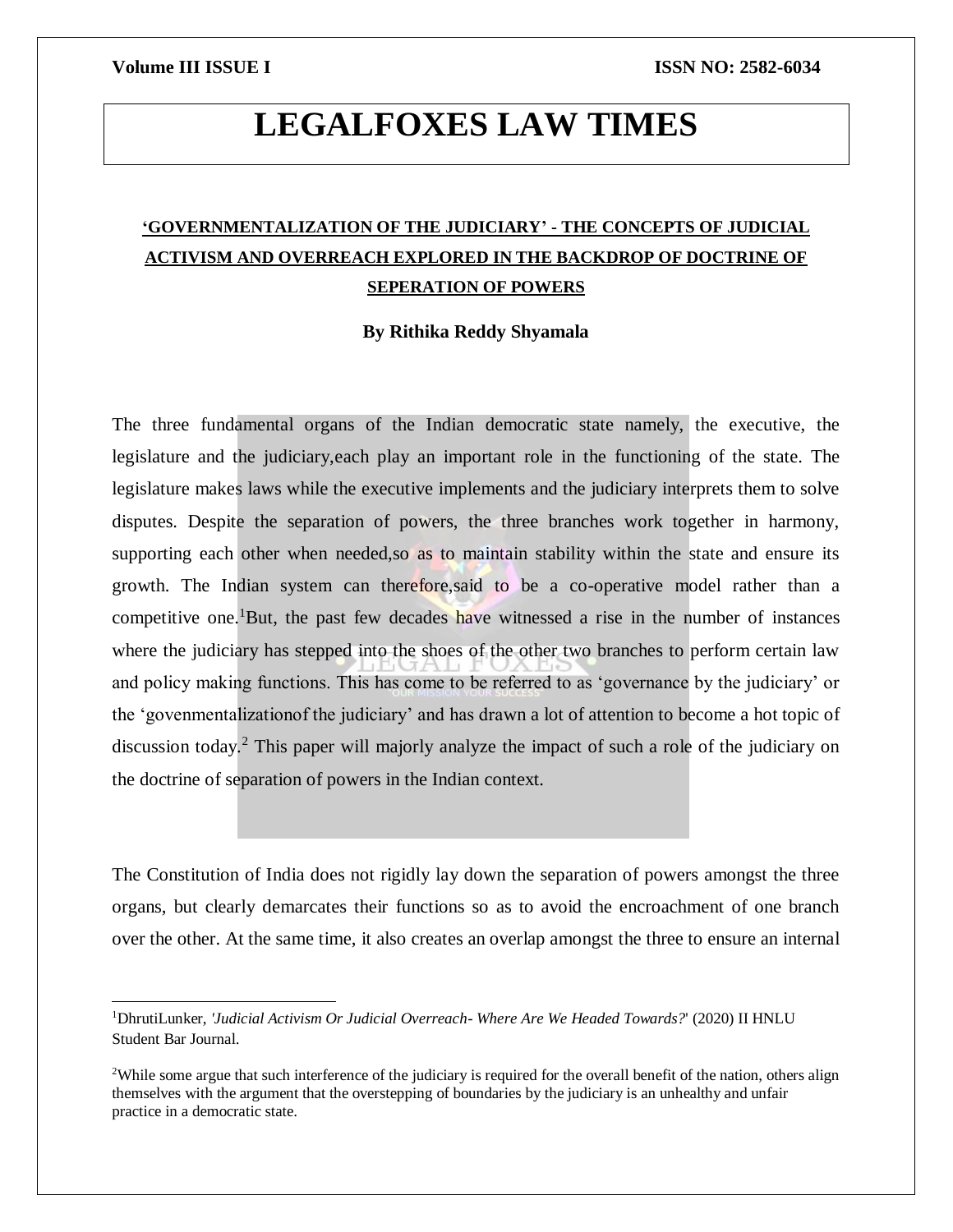system of checks and balances through which the state can maintain its stability.<sup>3</sup>One such example is judicial review. The Constitution confers upon the judiciary, the power of judicial review<sup>4</sup> to restrict the legislative and executive bodies from creating and implementing arbitrary laws and to protect the rights of individuals as guaranteed under the Constitution.Article 142 of the Constitution empowers the Supreme Court to pass any law or decree to achieve complete justice<sup>5</sup> and Article 141 makes such a law binding on all other courts in the country<sup>6</sup>. With such provisions in place, how is the doctrine of separation of powers still to be maintained? What kind of judicial interventions will then be considered legitimate and within the scope of the constitution? These are crucial questions that need to be answered.

The Indian judiciary has started to take on a much more active role by interfering in legislative and executive fields by directing the government to make new laws and policies, giving them suggestions on how to do so and sometimes even making these laws and policies themselves.<sup>7</sup>This shift from a positivist attitude to an activist approach has expanded its role of judicial review into something that is now called as judicial activism. The judiciary has also become very creative in this transition. The major consequence of this creativity is the invention of Public Interest Litigation (PIL), $^8$  which proved to be very effective in a number of cases.

The Supreme Court in the case of *Visakha v State of Rajasthan*<sup>9</sup> found the need to establish guidelines to address the pressing issue of sexual harassment at workplace and had also directed the legislature to enact a law for regulating the same. The point that shall not be missed here is

 $\overline{a}$ 

<sup>3</sup>R Shunmugasundaram, *'Judicial Activism And Overreach In India*' [2007] Amicus Curiae.

<sup>&</sup>lt;sup>4</sup>a process by which the judiciary can evaluate and approve or reject, a particular legislation or order with respect to its constitutionality

<sup>5</sup>The Constitution of India, Article 142

<sup>6</sup>The Constitution of India, Article 141

<sup>7</sup>B. Nagarathnam Reddy, *'Judicial Activism vs Judicial Overreach InInida'* (2018) 7 Gobal Journal for Research Analysis.

<sup>&</sup>lt;sup>8</sup>The idea behind was to create an opportunity for the socially and economically weaker sections of the society to approach the court without much difficulty when their fundamental rights were breached and thereby provide a better justice system.

<sup>9</sup>*Visakha v State of Rajasthan* [1997], AIR 1997 SC 3011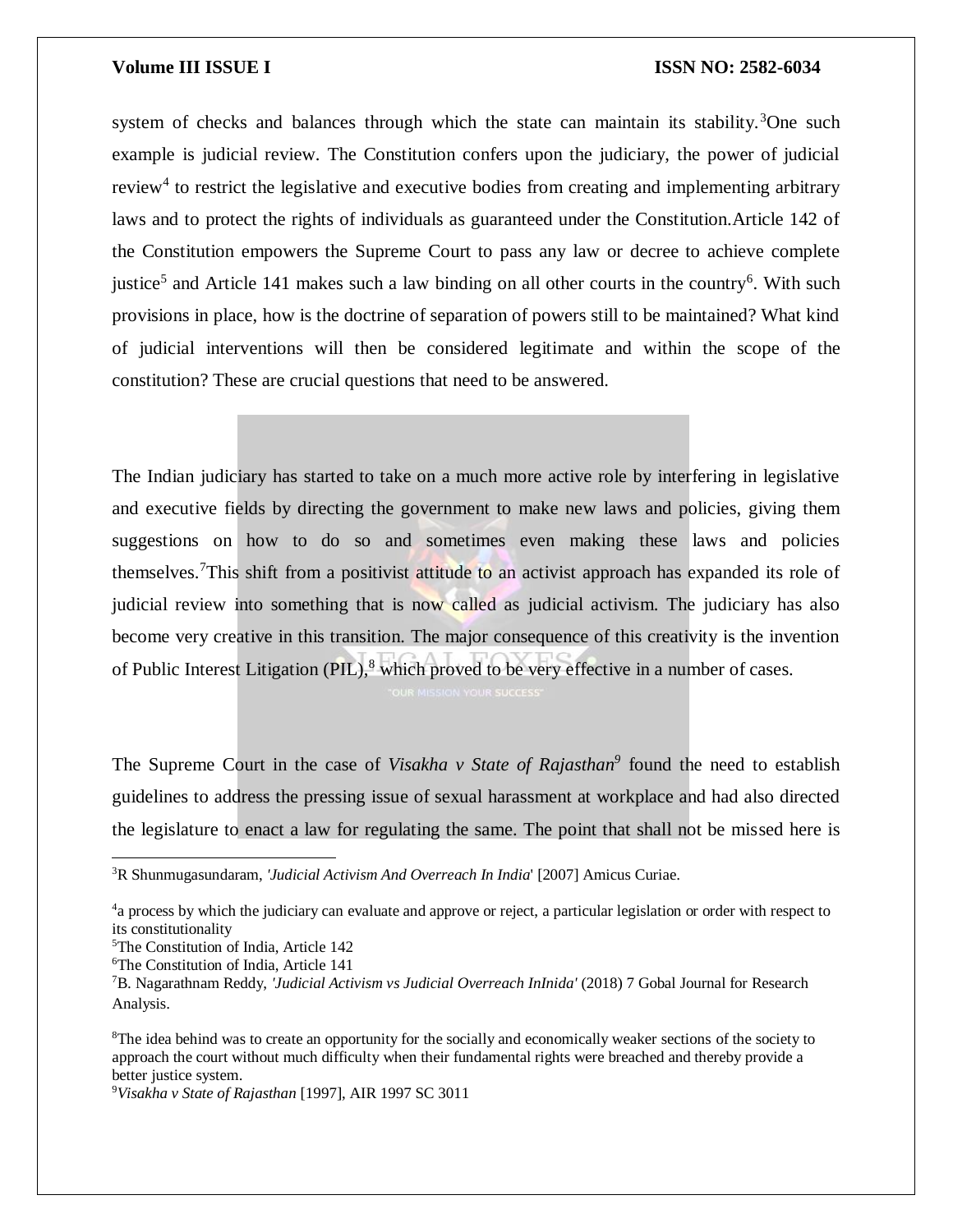that the judgement passed in this case was given in absence of any laws in the particular field, and a great threat to the fundamental rights of a number of people.<sup>10</sup>Similar was the situation in *Navtej Singh Johar v Union of India<sup>11</sup>, M.C. Mehta v Union of India<sup>12</sup>*and a lot of other judgements. The actions of the judiciary were due to the failure of the other two organs to perform their duties. It was therefore an act to maintain the balance in the state, which is the true essence of the separation of powers in India. Therefore, judicial activism of this kind is justified and legitimate to the extent where it helps growth of the community and when the decision is purely made for the greater public good.<sup>13</sup>

Judicial activism starts taking the form of judicial adventurism or overreach when the judiciary meddles with law and policy making functions when there is no vacuum in the law related to the subject-matter in discussion.<sup>14</sup> For example, the judgement passed by the Court in Shyam *Narayan Chouksey v Union of India*<sup>15</sup> was absolutely irrational and uncalled for. There was categorically no need for the court to go out of its way and create a law that mandated the playing of the National Anthem in cinema halls. The Madras High Court in 2018extensively deliberated on whether or not Aadhaar should be linked to social media accounts.<sup>16</sup> The court in this case was far from discussing a question of law, rather it explored into a policy question which had a wide-ranging impact. Such decisions clearly fall under the executive domain and the judiciary had no right or expertise to intervene in them and hence cannot be legitimized, even under Article 142.

 $\overline{a}$ 

 $10$ Despite such a situation the legislature had not enacted any such laws for more than 10 years after the decision in this case, which further justifies the need for such judgement.

<sup>11</sup>*Navtej Singh Johar v. Union of India*[2018] Writ Petition (Criminal) No. 76 OF 2016

<sup>12</sup>*M.C. Mehta v Union of India* [1987] AIR 1987 SC 1086

<sup>13</sup>PratapBhanu Mehta, *'The Rise Of Judicial Sovereignty*' (2007) 18 Journal of Democracy.

<sup>14</sup>Dr.NishithaJaswal and Dr.Lakhwinder Singh, 'Judicial Activism In India' [2017] Bharati Law Review.

<sup>15</sup>*Shyam Narayan Chouksey v Union of India* [2018] Writ Petition (Civil) No. 855 OF 2016 <sup>16</sup>Gurshabad Grover, *'A Judicial Overreach Into Matters Of Regulation*' *The Hindu* (2019).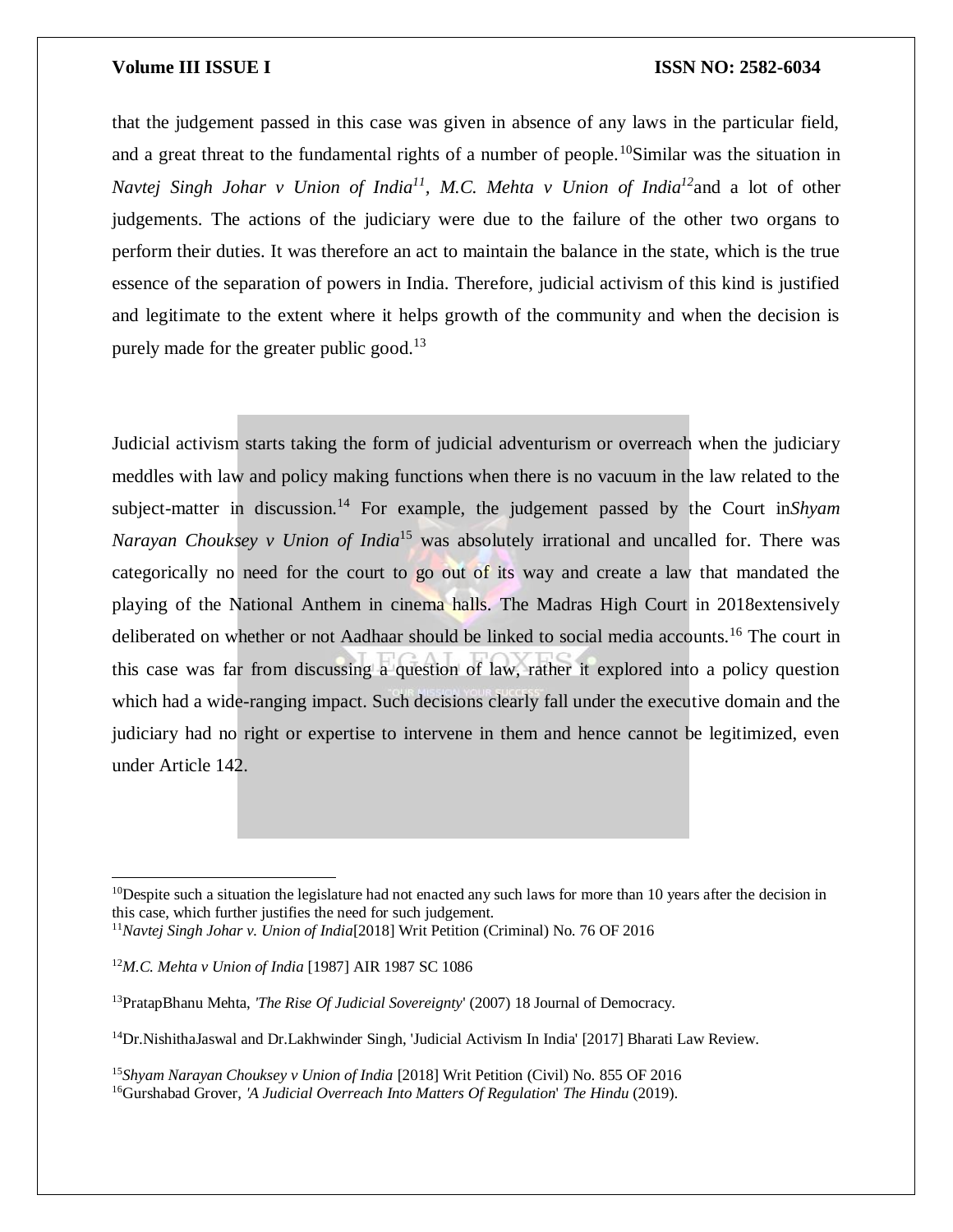The moment the judiciary begins to see itself as the sovereign authority who can't be overruled by the other organs and starts to function with such an attitude, its actions no longer fall within the scope of legitimate judicial review or activism. The judiciary must strictly use its powers to safeguard the rights of the citizens or to fill in the gaps that are existent in the society due to the ineffectiveness of the other two branches, and shall not use their power as a weapon to put them down. It shall not mistake its powers of judicial review as a tool to make it the supreme authority.<sup>17</sup>Needless to say, the judiciary has crossed this line in many cases including the ones mentioned above. Thisindicates a definite overreach and unjustified encroachment of governmental functions.

The judiciary's duty is to interpret the law while keeping in mind the legislative intent and with such a structure in place the overlap of functions between the organs, especially of the judiciary over the other two branches becomes inevitable.<sup>18</sup>This does not mean the judiciary can interfere with the legislative and executive functions at their whims and fancies and act as a despot. Its role should be within the scope and limits of judicial review. The unexplained interference of the judiciary undermines the role of the other two branches and thereby creates an imbalance in the functioning of the state as a whole.<sup>19</sup>As a result, the parliament to assert their authority, over the last few decades, has started making new laws in order to overturn decisions by the judiciary which conflicted with their opinions and powers.<sup>20</sup>It now seems like a power struggle with legislature and executive on one side and the judiciary on the other.

One can hardly find an instance in the past decade where the court has denied taking up a case because it is out of its domain or purview. The PILs by creating a wider platform for the

 $\overline{\phantom{a}}$ 

<sup>&</sup>lt;sup>17</sup>Like mentioned in page 1 para no 2 of this paper, the provision of judicial review was created to establish a system of checks and balances in the Indian democratic state in an attempt to keep the powers of all three organs under control and not to give supreme status to the judiciary.

<sup>18</sup>UtkarshAnand, "*Little Bit Of Judicial Overreach Is Bound To Happen As Judges Have To Interpret Laws*'' *The Indian Express* (2019).

<sup>&</sup>lt;sup>19</sup>The parliament government will feel threatened or agitated about their powers being encroached and this might lead to a bitter was between them.

<sup>20</sup>MJ Antony, *'Ducking Judgements*' *Business Standard* (2013).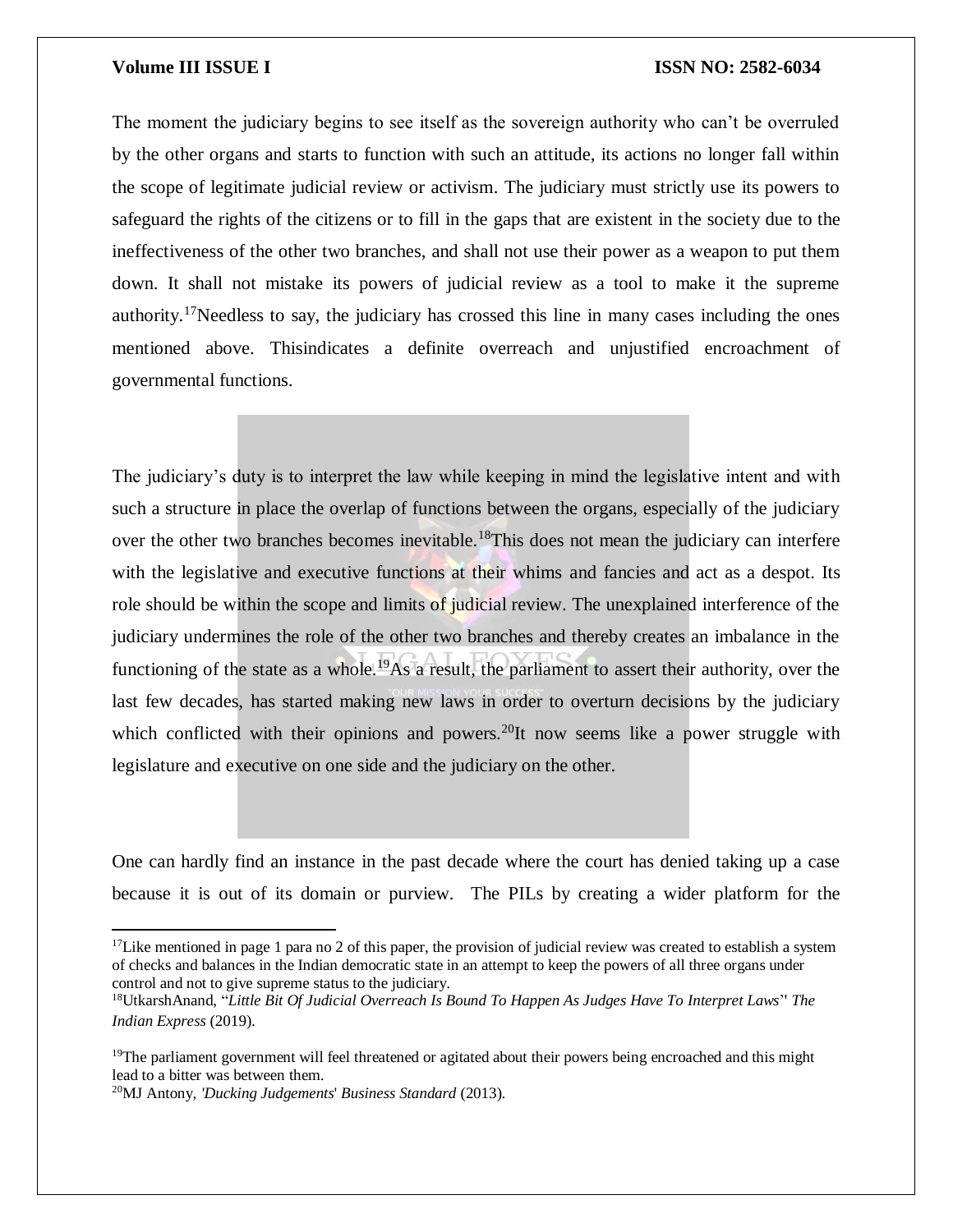$\overline{\phantom{a}}$ 

### **Volume III ISSUE I ISSN NO: 2582-6034**

disadvantaged public has also expanded the scope of the judiciary beyond its limits giving it a chance to monitor and micromanage every aspect of the country's governance without a second thought.<sup>21</sup> When the judiciary enters into the field of law and policy making without any prior knowledge, its decisions tend to negatively impact the society in more dangerous ways than we can think of.

One of the major reasons for such judicial overreach is the lack of accountability of the judiciary.<sup>22</sup>The actions of the legislature and executive can be checked by the judiciary but the actions of the judiciary are not for review. This flaw has led to the judiciary's belief that their power is superior to everyone else and they can use it however they want to.This has resulted in a more executive minded approach of the judiciary. This overuse of power is a clear abuse of the doctrine of separation of powers and against the principle of democracy and co-existence. To address the problem of judicial overreach, the three branches must together lay down a set of rules regarding judiciary's scope in the executive and legislative fields and also the decisions of the judiciary should be subject to review of the Supreme Court itself. Even though this may sound futile on paper, in practice the judges will be more mindful of their decisions if they are aware that they can be held accountable. The scope of the PILs should also be narrowed down to issues dealing with crucial issues of law or injustice.

Judicial activism is the need of the hour because it aims to safeguard fundamental rights of citizens by taking up law and policy making functions when the other two branches have been lacked in their duties, so as to ensure stability in the society. It makes it possible to achieve fair governance and better delivery of justice to the poor and marginalized sections of the society as well.<sup>23</sup> But, judicial overreach and abuse of the powers of judicial review, on the other hand is

<sup>21</sup>Anuj Bhuwania, *'PILs Give Power to The Judiciary In The Name Of The People*' (*The Wire*, 2016) <https://thewire.in/books/pil-anuj-bhuwania-courting-the-people> accessed 8 November 2020.

<sup>22</sup>S P Sathe, *'Judicial Activism: The Indian Experience*' (2001) 6 Wash U JL &Pol'y 29

<sup>23</sup>Anil Kumar Dubey, *'Legislative Role Of The Judiciary In India: A Critical Appraisal*' [2019] ILI Law Review.